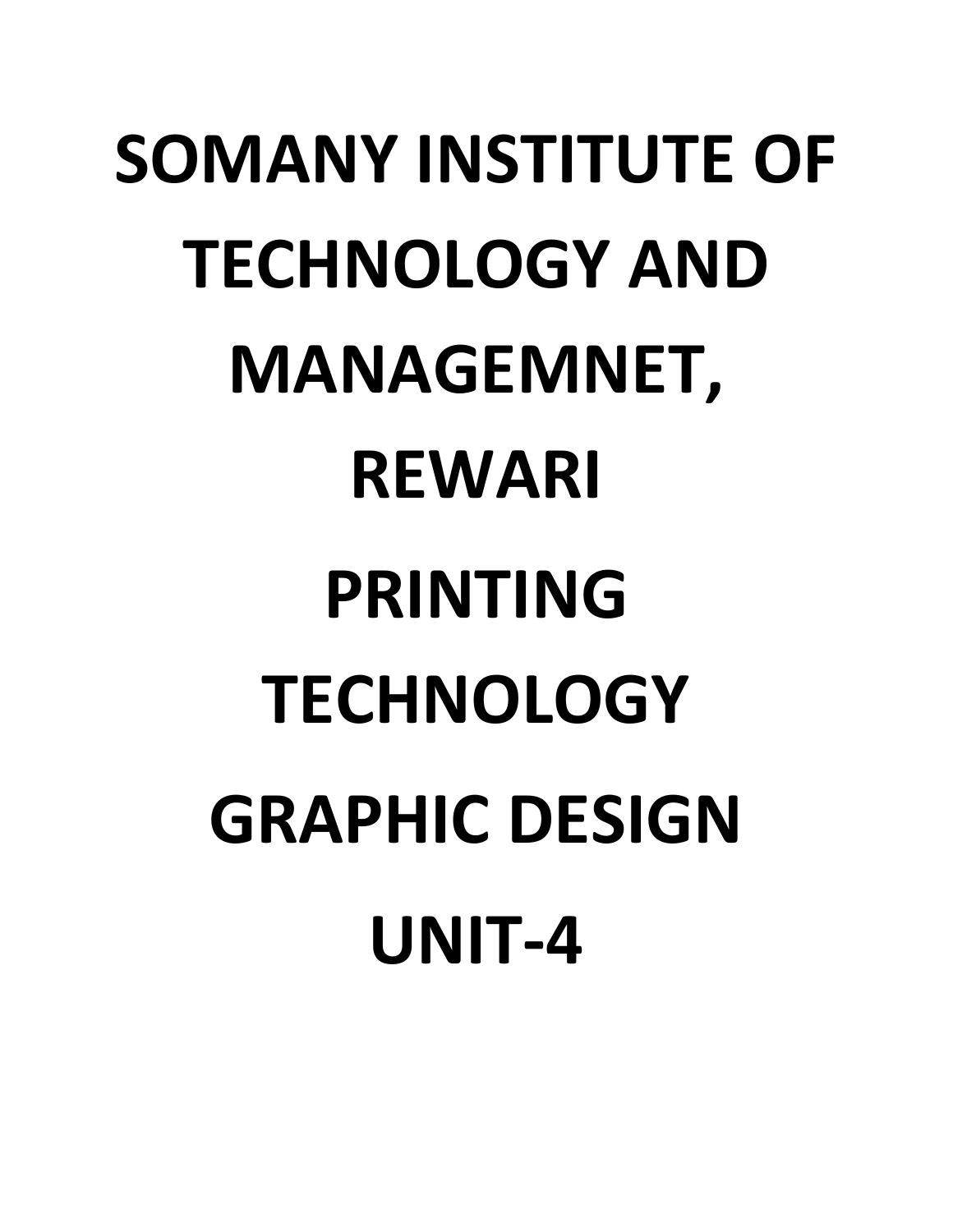#### **What is 3D?**

*3D* means *three-dimensional*, i.e. something that has *width*, *height* and *depth (length)*. Our physical environment is three-dimensional and we move around in 3D every day.

Humans are able to perceive the spatial relationship between objects just by looking at them because we have *3D perception*, also known as *depth perception*. As we look around, the retina in each eye forms a twodimensional image of our surroundings and our brain processes these two images into a 3D visual experience.

However it's important to note that having vision in both eyes (*stereoscopic* or *binocular vision*) is not the only way to see in 3D. People who can only see with one eye (*monocular vision*) can still perceive the world in 3D, and may even be unaware that they are [stereo blind.](https://www.mediacollege.com/3d/depth-perception/stereoblind.html) They are simply missing one of the tools to see in 3D, so they rely on others without thinking about it.

Here are some of the tools humans use for depth perception:

- **Stereoscopic vision**: Two eyes provide slightly separate images; closer objects appear more separated than distant ones.
- **Accommodation:** As you focus on a close or distant object, the lenses in your eyes physically change shape, providing a clue as to how far away the object is.
- **Parallax:** As your head moves from side to side, closer objects appear to move more than distant ones.
- **Size familiarity:** If you know the approximate size of an object, you can tell approximately how far away it is based on how big it looks. Similarly, if you know that two objects are a similar size to each other but one appears larger than the other, you will assume the larger object is closer.
- **Aerial perspective:** Because light is scattered randomly by air, distant objects appear to have less contrast than nearby objects. Distant objects also appear less color-saturated and have a slight color tinge similar to the background (usually blue).

In order to represent the 3D world on a flat (2D) surface such as a display screen, it's desirable to simulate as many of these perception tools as possible. Although there is currently no way to simulate all of them at the same time, video does use a combination. For example, aerial perspective and size familiarity are automatically captured by the video camera. In CGI scenes, aerial perspective must be added so that distant objects appear less clearly (this is called *distance fog*).

Of course the addition of stereoscopic images (a separate image for each eye) is a significant improvement so much so that most people think of stereoscopic films as being 3D, and all others as being 2D.

#### **2D Film & Video**

A traditional 2-D video image has width and height but technically it has no depth, i.e. everything in the image is presented at the same distance from the viewer. Still, the viewer *does* perceive the image as three-dimensional by subconsciously using the techniques listed above—much the same as how stereo-blind people perceive the real world.

#### **3D Film & Video**

3D video adds stereoscopic vision, meaning that two separate images are shown simultaneously—one to each eye. This presents enormous technical problems which is why there is still no perfect system almost 100 years since the first 3D movie was made.

Common display methods include: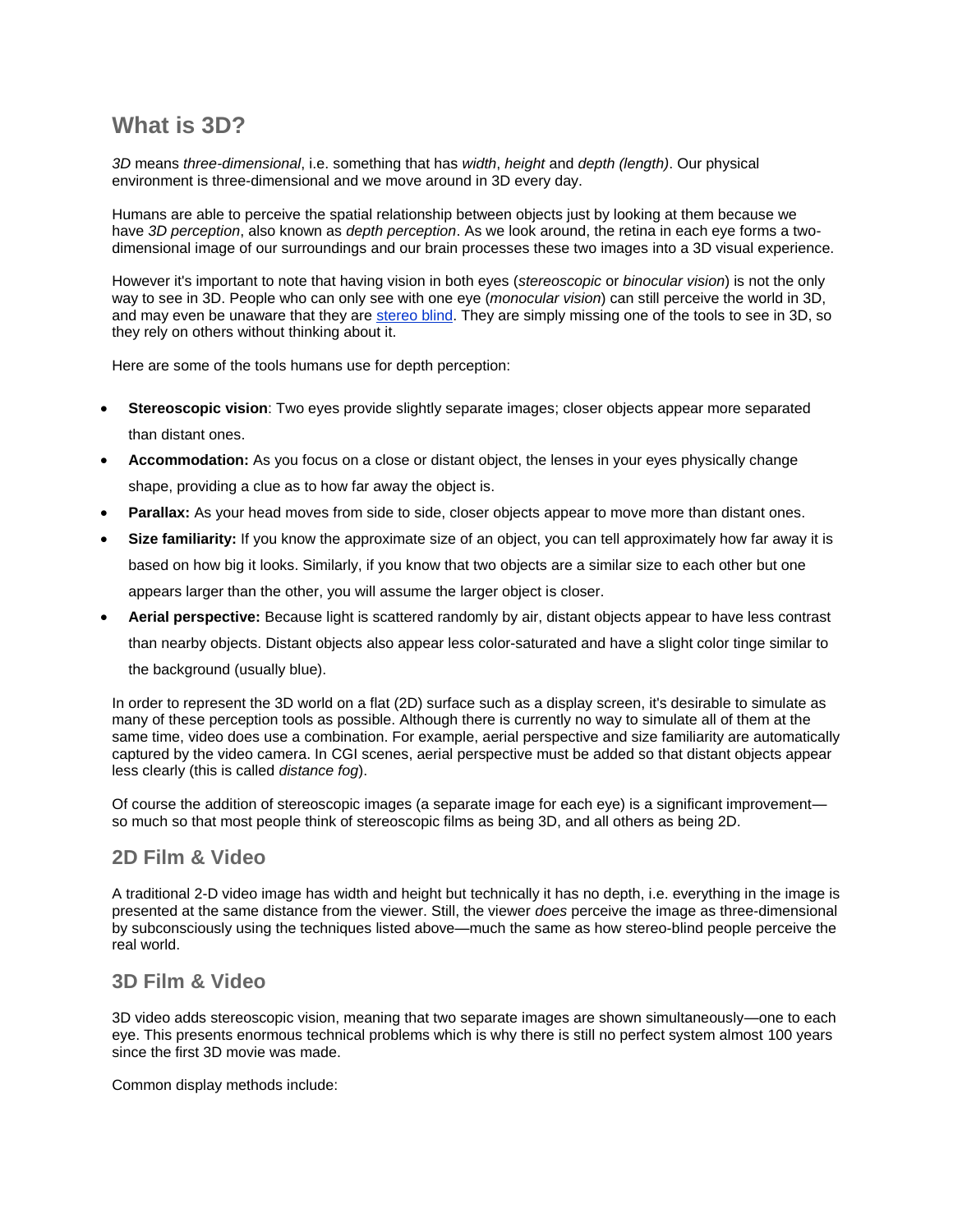- **Anaglyphic processing** (red/cyan glasses): The original 3D system, now largely out of favor.
- **Polarized light system** (polarized filter glasses): The most common new system for cinemas.
- **Active shutter system** (LCD shutter glasses): The most likely standard for the first generation of 3D televisions and other displays.

[Perspective](https://www.thesprucecrafts.com/perspective-in-paintings-2578098) is what gives a three-dimensional feeling to a flat image such as a drawing or a painting. In art, it is a system of representing the way that objects appear to get smaller and closer together the farther away they are from the viewer.

Perspective is key to almost any drawing or sketch as well as many paintings. It is one of the fundamentals that you need to understand in order to create realistic and believable scenes.

Artists known for their use of perspective include Masaccio, a Renaissance painter who developed a realistic style by being among the first to apply the rules of perspective; Johannes Vermeer, a Dutch artist whose carefully lighted interiors often make clever use of perspective; and Gustave Caillebotte, whose "Paris Street, Rainy Day" is a powerful demonstration of two-point perspective.

**Key Takeaways: Perspective**

• Perspective is used to represent the ways objects appear smaller as they move farther into the distance. It adds depth and dimension to flat images.

• In art, there are three types of perspective: one-point, two-point, and threepoint.

• Mathematical perspective in art was developed during the Italian Renaissance during the 1400s.

## What Does Perspective Look Like?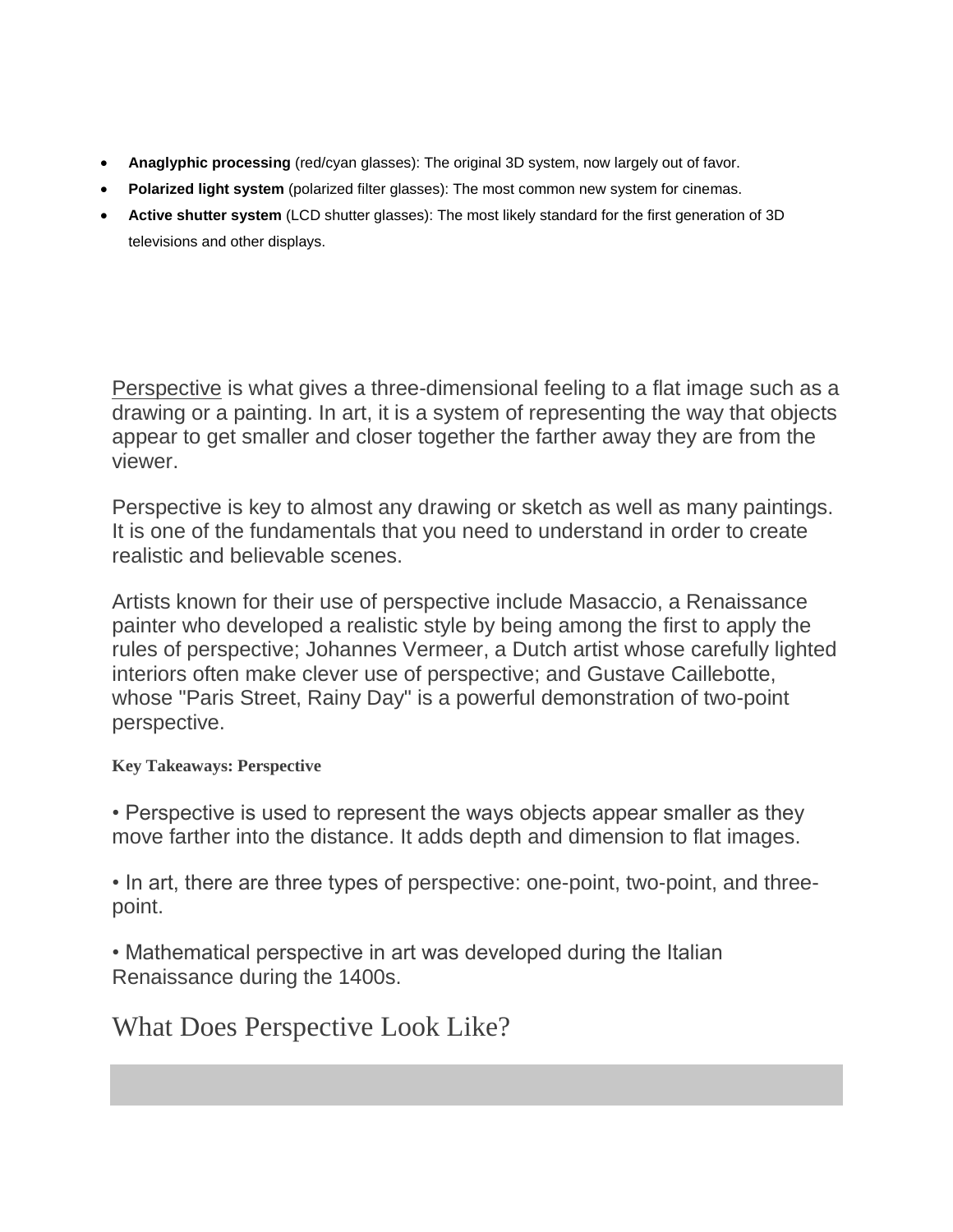#### RJW/Getty Images

Imagine driving along a very straight open road on a grassy plain. The road, the fences, and the power-poles all diminish toward a single point far ahead of you. That's single-point perspective.

Single- or one-point perspective is the simplest method of making objects look three-dimensional. It is often used for interior views or trompe l'oeil (fool the eye) effects. Objects must be placed so that the front sides are parallel to the picture plane, with the side edges receding toward a single point.

A perfect example is [Da Vinci's](https://www.liveabout.com/leonardo-da-vinci-2578230) "Adoration of the Magi." The building in the background faces the viewer, and the stairs and the side walls get smaller as they move toward a single point in the center of the painting.

### Linear Perspective

Wikimedia Commons

When we talk about perspective drawing, we usually mean linear perspective. Linear perspective is a geometric method of representing the apparent diminishment of scale as the distance between an object and the viewer increases. Each set of horizontal lines has its own [vanishing point.](https://www.liveabout.com/vanishing-point-drawing-definition-1123080) For simplicity, artists usually focus on correctly rendering one, two, or three vanishing points.

The invention of linear perspective in art is generally attributed to the Florentine architect Brunelleschi. His ideas continued to be developed and used by Renaissance artists, notably Piero Della Francesca and Andrea Mantegna. The first book to include a treatise on perspective, ["On](http://www.noteaccess.com/Texts/Alberti/index.htm)  [Painting,"](http://www.noteaccess.com/Texts/Alberti/index.htm) was published by Leon Battista Alberti in 1436.

## One-Point Perspective

DrGarcia/Flickr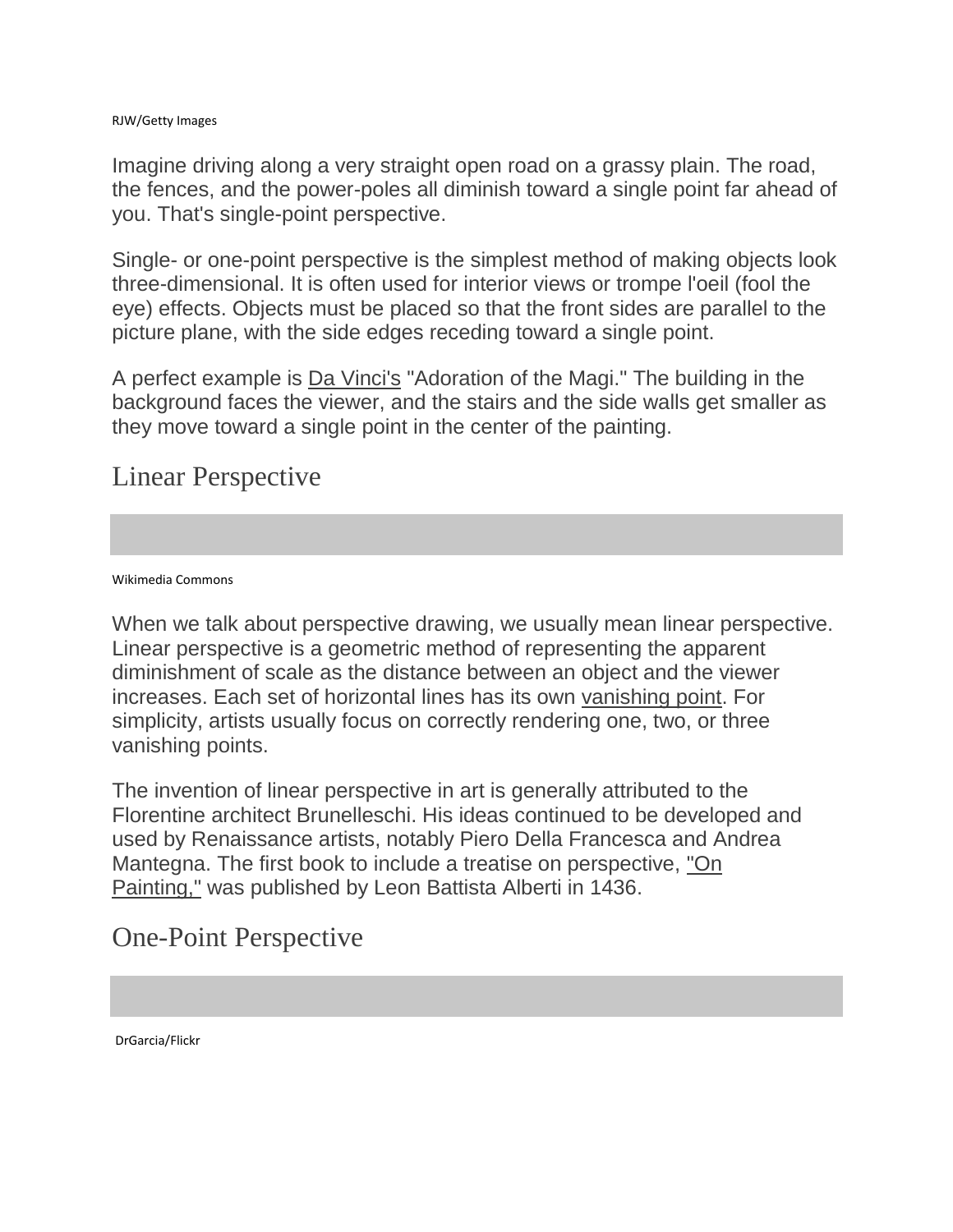In [one-point perspective,](https://www.thesprucecrafts.com/one-point-perspective-drawing-tutorial-1123412) the vertical lines that run across the field of view remain parallel, as their vanishing points are at "infinity." The horizontal lines, however, which are perpendicular to the viewer, vanish toward a single point at the center of the image.

If you are experimenting with perspective, you can practice one-point perspective by doing this:

- Draw a straight line across the middle of your drawing. This is your horizon line. Locate a point along this line—it may be in the center, though it does not have to be—and mark it. This is your vanishing point.
- Draw the facade of a simple building to the right of the vanishing point.
- Using a ruler, draw a soft line from the top-left corner of the building to the vanishing point. Then draw another line from the bottom-left corner to the vanishing point. These lines show how the building will get smaller as it gets farther away from the viewer.
- Locate the end of the building somewhere along the lines you have just sketched. Mark it by drawing a line parallel to the building's facade. Erase the remaining line segments that connect to the vanishing point.
- Using the same method, add other buildings to the drawing.

# Two-Point Perspective

Wikimedia Commons

In [two-point perspective,](https://www.thesprucecrafts.com/two-point-perspective-drawing-tutorial-1123413) the viewer is positioned so that the objects in the drawing or painting are viewed from one corner. This creates two sets of horizontals which diminish toward vanishing points at the outer edges of the picture plane, leaving only verticals perpendicular.

It is slightly more complex, as both the front and back edges and the side edges of an object must diminish toward vanishing points. Two-point perspective is often used when drawing buildings in landscapes.

Two-point perspective uses the same method described above. The main difference is that the viewer is looking from one corner rather than head-on. For this reason, you cannot begin the drawing with the building's facade. You must first draw the line that forms the corner of the building, then use one of the vanishing points to complete the facade.